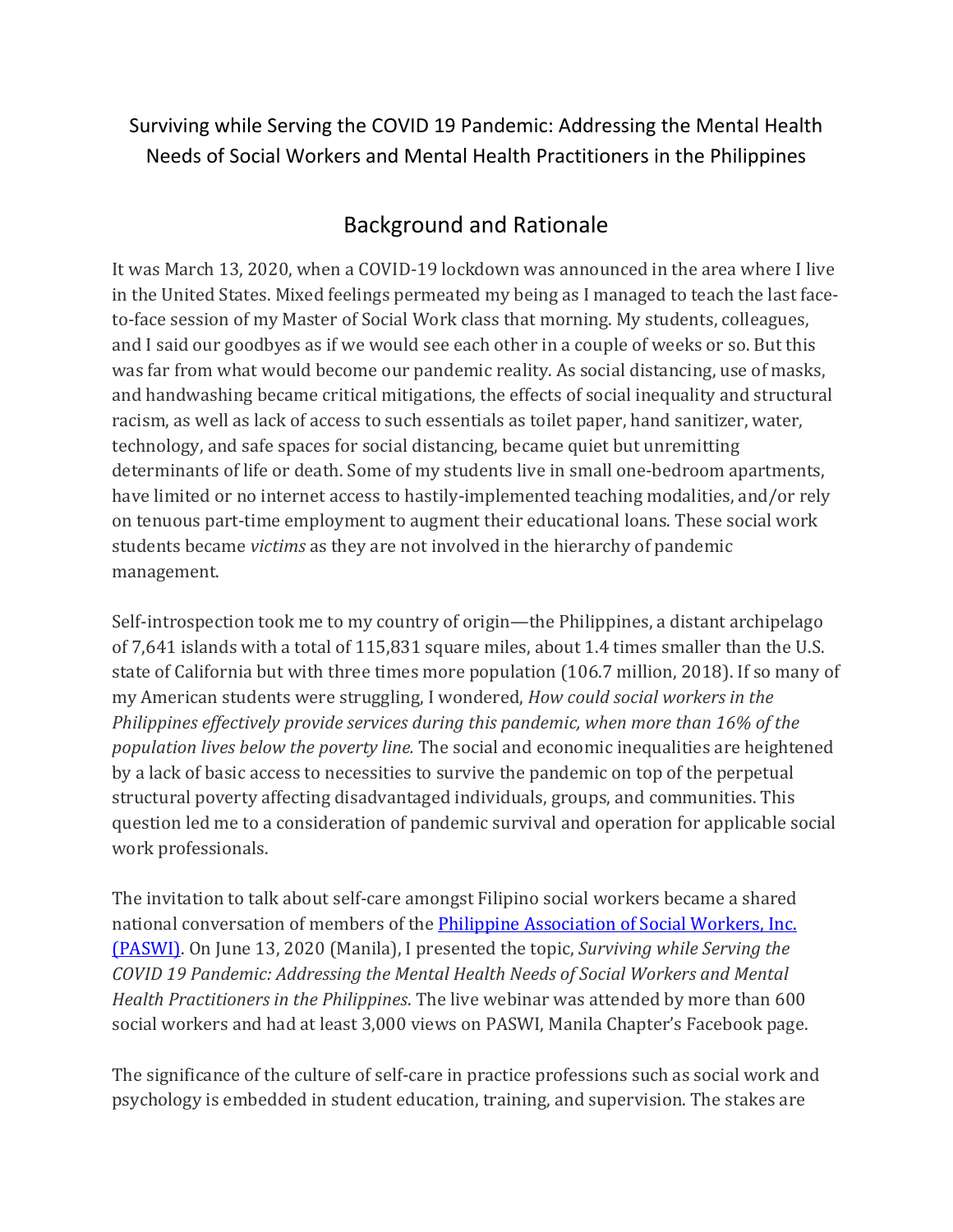high in establishing fidelity to professional practice and cultural competence because social workers serve individuals, groups, organizations, and communities who are inevitably challenged with biopsychosocial and spiritual needs. The [National Association of Social](https://www.socialworkers.org/About/Ethics/Code-of-Ethics/Code-of-Ethics-English)  [Workers](https://www.socialworkers.org/About/Ethics/Code-of-Ethics/Code-of-Ethics-English) of the United States and the [International Federation of Social Workers](https://www.ifsw.org/global-social-work-statement-of-ethical-principles/) have laid out provisions for the most basic tenets of ethical principles of self-care, such that doing *no more harm* (Marks, Lamb, & Tzioumi, 2009) has become the gold standard of professional relationship and wellness. At the time of this writing, I am assisting the national organization in writing and incorporating robust statements on self-care within the context of the Philippine Social Work Code of Ethics.

There are several implications for understanding the culture of self-care for Filipino social workers. Traditional Philippine values of high expectation for achievement, respect for professional education, perseverance, and hard work (Schwartz & Bardi, 2001) are motivating factors for successful professional practice; but they can also be detrimental to self-care for personal needs. Likewise, these cultural values reinforce a collectivist attitude in the Filipino family and encourage group decision-making that preserves harmony or *pakikisama* as well as obedience to the hierarchy (Alora & Lumitao, 2001) as opposed to the Western value of treating a person as "autonomous, independent…to do what he chooses" (Ahn, 1975, p. 7). Duckworth's (2016) characterization of grit as passion and persistence toward achievement, while extremely valuable in navigating personal, social, and professional success, can be damaging for social workers who fail to appreciate the value of moderation and the importance of physical and mental equilibrium.

While every pandemic meets its end, social workers need not wait for COVID-19 to expire. Rather, social workers must recognize and capitalize on opportunities to practice and promote self-care for the individuals, families, and communities they support. As experienced mental health practitioners and problem solvers, moreover, social workers are called to function as they do when natural and human-made disasters of any kind strike by self-administering and teaching clients to cope and thrive via an astute application of proven interventions that promote a return to normalcy.

> *Guia Calicdan-Apostle, DSW Spring 2020*

## **References**

Alora, A. T., & Lumitao, J. M. (2001). *Beyond a western bioethics: Voices from the developing world*. Georgetown University Press.